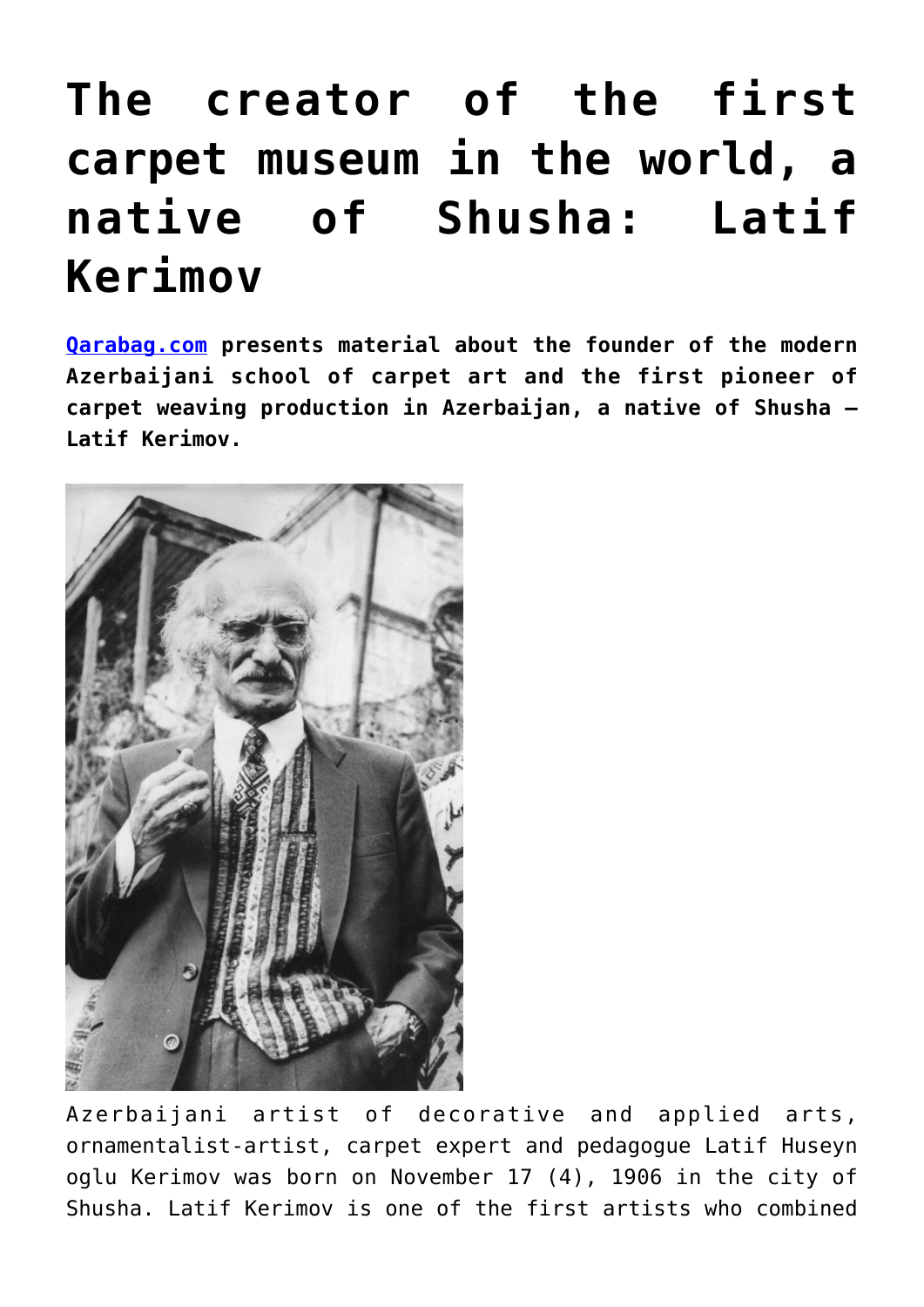ornament with portrait and pictorial images in Azerbaijani carpets. He learned the basics of carpet weaving from his mother.

[\[The artists of the peoples of the USSR. Bibliographic dictionary. Volume four. Book two.](https://qarabag.com/wp-content/uploads/2022/05/Библиографический-словарь.pdf) [1995, p. 397\]](https://qarabag.com/wp-content/uploads/2022/05/Библиографический-словарь.pdf)

[\[Ch.Kajar. Old Shusha. 2007, p. 145\]](https://qarabag.com/wp-content/uploads/2022/05/Чингиз-Каджар-Старая-Шуша-1.pdf)

[\[R. Taghieva. The phenomenon of Latif Kerimov. 2006, p. 64\]](https://qarabag.com/wp-content/uploads/2022/05/Тагиева-Ройа.pdf)

[\[Azerbaijan Soviet Encyclopedia. Vol. V, 1981, p. 354\]](https://qarabag.com/wp-content/uploads/2022/05/sovet-ensiklopediasi.pdf)

In 1912, Latif, together with his parents, was forced to move to the city of Mashhad (Iran) for domestic reasons. Here, they lived in the quarter of immigrants from Shusha. After graduating from elementary school in Mashhad, Latif worked in a carpet weaving workshop, where he wove carpets and made cheshes (drawings) for new carpets. In 1924-1928, Latif Kerimov studied at the miniature school of the Iranian artist Huseyn Behzad in Tabriz and Tehran. In 1926-1929 he studied at the Historical Faculty of the University of Tehran, which he did not graduate from.

[\[R. Taghieva. The phenomenon of Latif Kerimov. 2006, p. 64, 67\]](https://qarabag.com/wp-content/uploads/2022/05/Тагиева-Ройа.pdf)

[\[The artists of the peoples of the USSR. Bibliographic dictionary. Volume four. Book two.](https://qarabag.com/wp-content/uploads/2022/05/Библиографический-словарь.pdf) [1995, p. 397\]](https://qarabag.com/wp-content/uploads/2022/05/Библиографический-словарь.pdf)

In 1929, Latif Kerimov returned to Azerbaijan. Approximately from 1930 until the end of his life, he worked as an art and technical director of the association "Azerkhalcha". Under his leadership, the carpets "Khanlig" (1930-1932), "Afshan" (1932), "Gonakhkend" (1939), "Hamse" (1940-1941 – five carpets that were woven inspired by the works of the Azerbaijani poet Nizami Ganjavi), "Lechek-Turunj" (1952), "Shusha" (1953),"Goy Gol" (1958) "Karabakh" (1960), "Shabi Hijran" (1958\1975), etc. were woven. Also, portrait carpets of prominent figures of Azerbaijan were created by him: architect Ajami Nakhichevani; playwright Jafar Jabbarli; academician Yusif Mammadaliyev; poets Imadeddin Nasimi, Muhammad Fuzuli, Molla Panah Vagif, Huseyn Javid, Samad Vurgun, etc. His carpet dedicated to Ajami Nakhichevan is kept in the collection of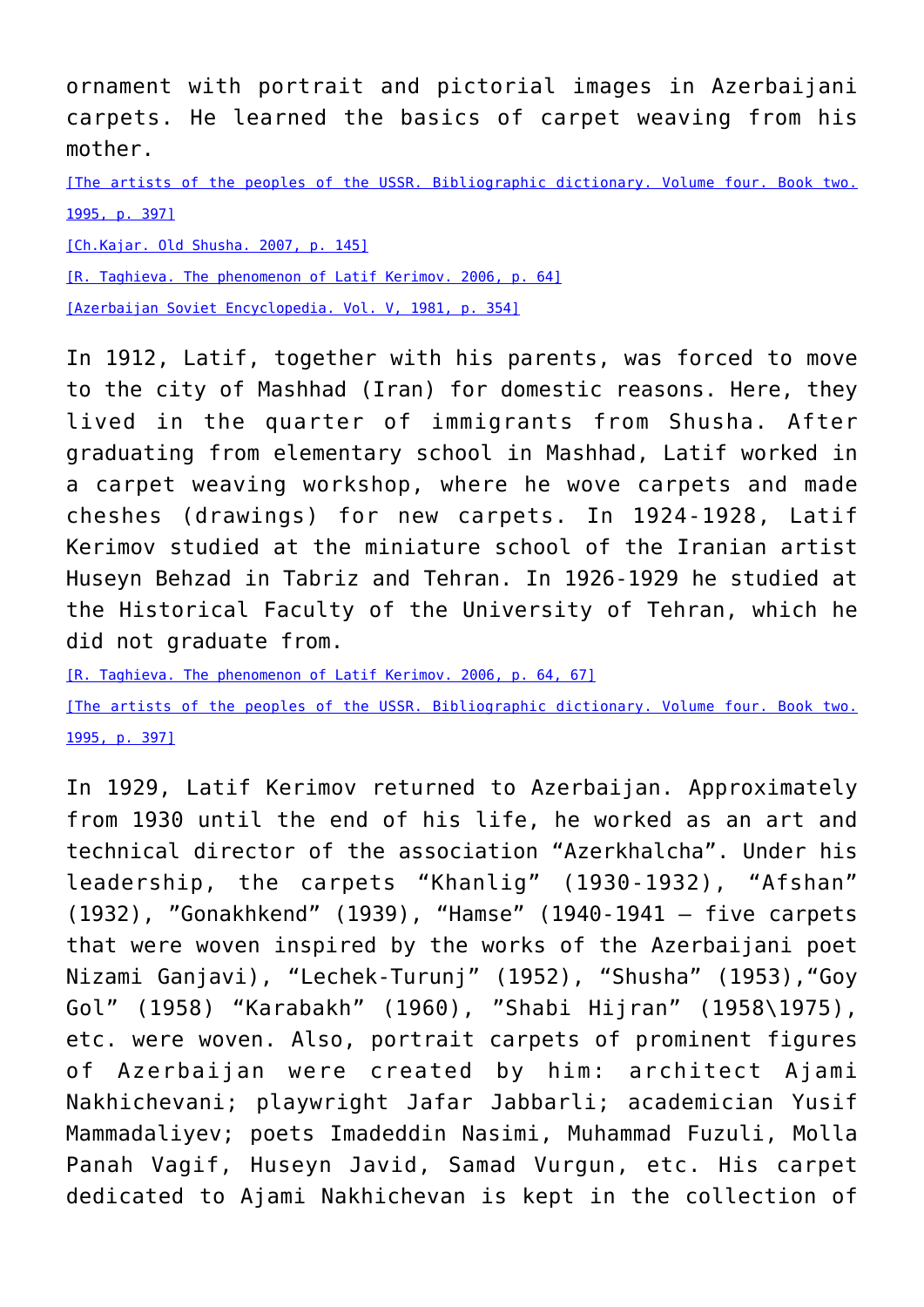the UNESCO permanent exhibition in Paris (France).

[\[R. Taghieva. The phenomenon of Latif Kerimov. 2006, pp. 71, 77, 87\]](https://qarabag.com/wp-content/uploads/2022/05/Тагиева-Ройа.pdf)

[\[K.Kerimov. Latif Kerimov – the people's artist of Azerbaijan SSR. 1983., p. 26\]](https://qarabag.com/wp-content/uploads/2022/05/Latif-Kerimov.pdf)

[\[The artists of the peoples of the USSR. Bibliographic dictionary. Volume four. Book two.](https://qarabag.com/wp-content/uploads/2022/05/Библиографический-словарь.pdf) [1995, p. 397\]](https://qarabag.com/wp-content/uploads/2022/05/Библиографический-словарь.pdf)

[\[Azerbaijan Soviet Encyclopedia. Vol. V, 1981, p. 354\]](https://qarabag.com/wp-content/uploads/2022/05/sovet-ensiklopediasi.pdf)

[\[The Honorary Cemetery. 2007., p. 109\]](https://qarabag.com/wp-content/uploads/2022/05/honorary-cemetery.pdf)

In 1937-1939, Latif Kerimov participated in the decorative design of the Azerbaijan pavilion at the All-Union Agricultural Exhibition (now the Exhibition of Achievements of the National Economy) in Moscow and in 1940-1941 in the design of the Museum of Azerbaijani Literature in Baku.

[\[R. Taghieva. The phenomenon of Latif Kerimov. 2006, p. 92\]](https://qarabag.com/wp-content/uploads/2022/05/Тагиева-Ройа.pdf)

[\[K.Kerimov. Latif Kerimov – the people's artist of Azerbaijan SSR. 1983., p. 20-21\]](https://qarabag.com/wp-content/uploads/2022/05/Latif-Kerimov.pdf)

[\[The artists of the peoples of the USSR. Bibliographic dictionary. Volume four. Book two.](https://qarabag.com/wp-content/uploads/2022/05/Библиографический-словарь.pdf) [1995, p. 397\]](https://qarabag.com/wp-content/uploads/2022/05/Библиографический-словарь.pdf)

In 1950 Latif Kerimov was awarded the USSR State Prize. In the same year he was awarded the title of Candidate of Art History for his great research and practical work in the field of applied art. In 1955 (1957), Latif Kerimov was awarded the title of Honored Artist and in 1960 the title of People's Artist of the Azerbaijan SSR.

[\[Azerbaijan Soviet Encyclopedia. Vol. V, 1981, p. 354\]](https://qarabag.com/wp-content/uploads/2022/05/sovet-ensiklopediasi.pdf)

[\[The artists of the peoples of the USSR. Bibliographic dictionary. Volume four. Book two.](https://qarabag.com/wp-content/uploads/2022/05/Библиографический-словарь.pdf) [1995, p. 398\]](https://qarabag.com/wp-content/uploads/2022/05/Библиографический-словарь.pdf)

[\[K.Kerimov. Latif Kerimov – the people's artist of Azerbaijan SSR. 1983., p. 36\]](https://qarabag.com/wp-content/uploads/2022/05/Latif-Kerimov.pdf)

[\[R. Taghieva. The phenomenon of Latif Kerimov. 2006, p. 96\]](https://qarabag.com/wp-content/uploads/2022/05/Тагиева-Ройа.pdf)

[\[F.Shushinski. Shusha. 1968, p. 132\]](https://qarabag.com/wp-content/uploads/2022/05/Фирудин-Шушинский-Шуша-1.pdf)

Kerimov's works were exhibited at world exhibitions in Paris (France) 1936\1937, in New York (USA) in 1938, in Brussels (Belgium) in 1958, in the German Democratic Republic (now Germany) in 1973, in Tbilisi (Georgia) in 1978, and in London (England) 1986. On June 9, 1954, the first personal exhibition of Latif Kerimov opened in Moscow. It was the first exhibition dedicated to the carpet in the Soviet Union.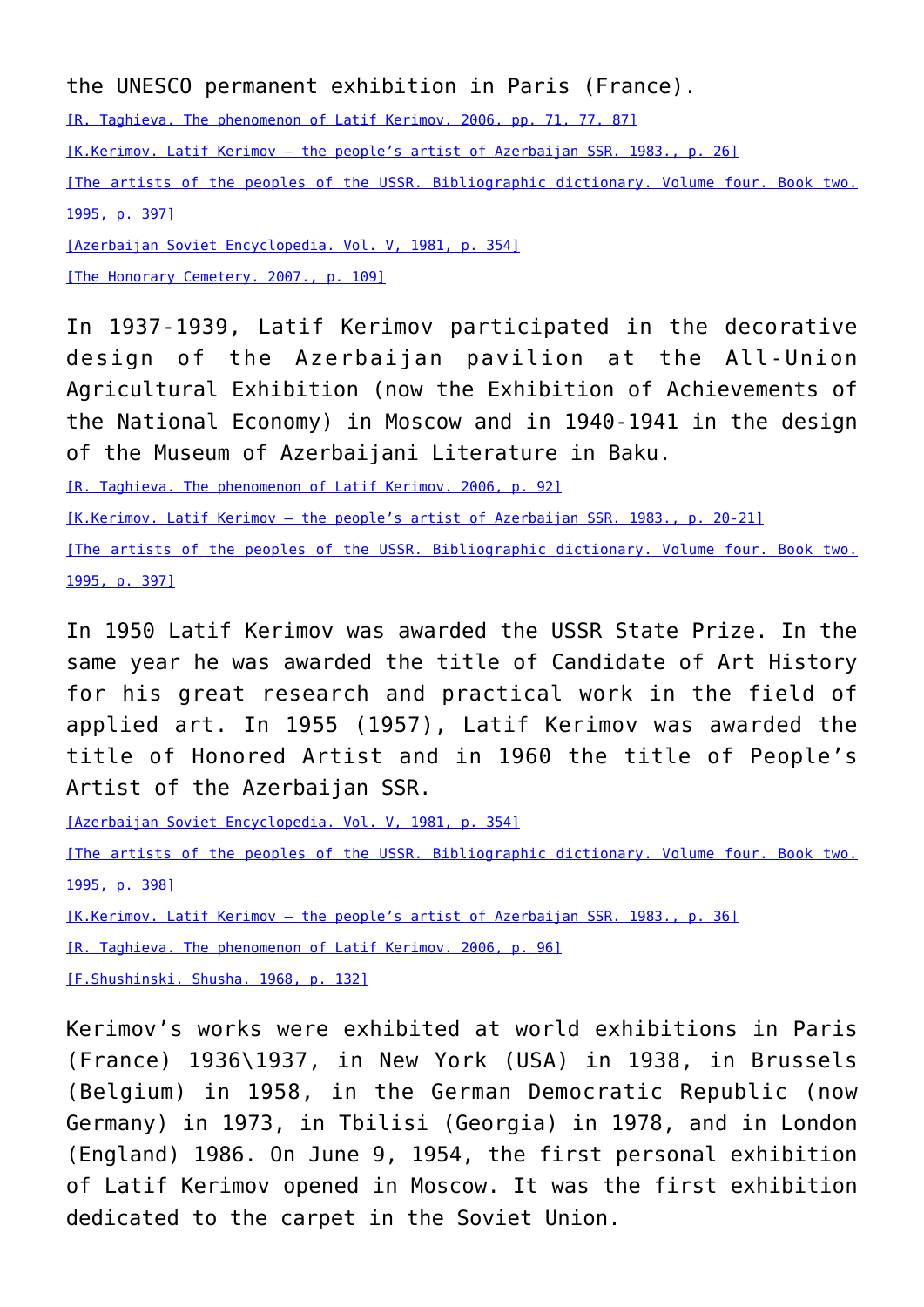[\[The artists of the peoples of the USSR. Bibliographic dictionary. Volume four. Book two.](https://qarabag.com/wp-content/uploads/2022/05/Библиографический-словарь.pdf) [1995, p. 397-398\]](https://qarabag.com/wp-content/uploads/2022/05/Библиографический-словарь.pdf)

[\[R. Taghieva. The phenomenon of Latif Kerimov. 2006, p. 80,89\]](https://qarabag.com/wp-content/uploads/2022/05/Тагиева-Ройа.pdf)

[\[F.Shushinski. Shusha. 1968, p. 131\]](https://qarabag.com/wp-content/uploads/2022/05/Фирудин-Шушинский-Шуша-1.pdf)

[K.Kerimov. Latif Kerimov - the people's artist of Azerbaijan SSR. 1983., p. 28]

Latif Kerimov is the author of the book "The Azerbaijani Carpet" (the first volume was published in 1961, and the subsequent ones in 1983), which has become a handbook for art historians and museum workers in many countries of the world. For example, the director of the Budapest Museum of Applied Arts (Hungary), Karol Gamboš, wrote to Kerimov: "Your book has become the Bible in our museum. It is very popular among our Hungarian specialists."

[\[Ch.Gajar. Old Shusha. 2007, p. 145\]](https://qarabag.com/wp-content/uploads/2022/05/Чингиз-Каджар-Старая-Шуша-1.pdf)

[\[R. Taghieva. The phenomenon of Latif Kerimov. 2006, p. 92\]](https://qarabag.com/wp-content/uploads/2022/05/Тагиева-Ройа.pdf)

[\[K.Kerimov. Latif Kerimov – the people's artist of Azerbaijan SSR. 1983., p.32-33\]](https://qarabag.com/wp-content/uploads/2022/05/Latif-Kerimov.pdf)

The book of 1984 "Latif Kerimov-People's Artist of the Azerbaijan SSR" states:

"With the "Azerbaijani carpet" monograph Latif Kerimov proved that many carpets that were known up to that time as "Caucasian" and "Iranian" belong to the Azerbaijani carpet group. "These homeless carpets have received their new passports, found their homeland and became Azerbaijani carpets".

[\[K.Kerimov. Latif Kerimov – the people's artist of Azerbaijan SSR. 1983., p. 33\]](https://qarabag.com/wp-content/uploads/2022/05/Latif-Kerimov.pdf)

In the book "Azerbaijani carpet" about 1300 different elements of carpet ornaments were systematized and studied. It played a key role in publishing maps of Oriental carpet points in London in 1974. The chief consultant of this map was Latif Kerimov.

[\[R. Taghieva. The phenomenon of Latif Kerimov. 2006, p. 80; 93\]](https://qarabag.com/wp-content/uploads/2022/05/Тагиева-Ройа.pdf)

[K.Kerimov. Latif Kerimov - the people's artist of Azerbaijan SSR. 1983., p. 31]

Latif Kerimov opened 7 schools of Azerbaijani carpets: in Karabakh, Guba, Shirvan, Ganja, Kazakh, Baku and Tabriz.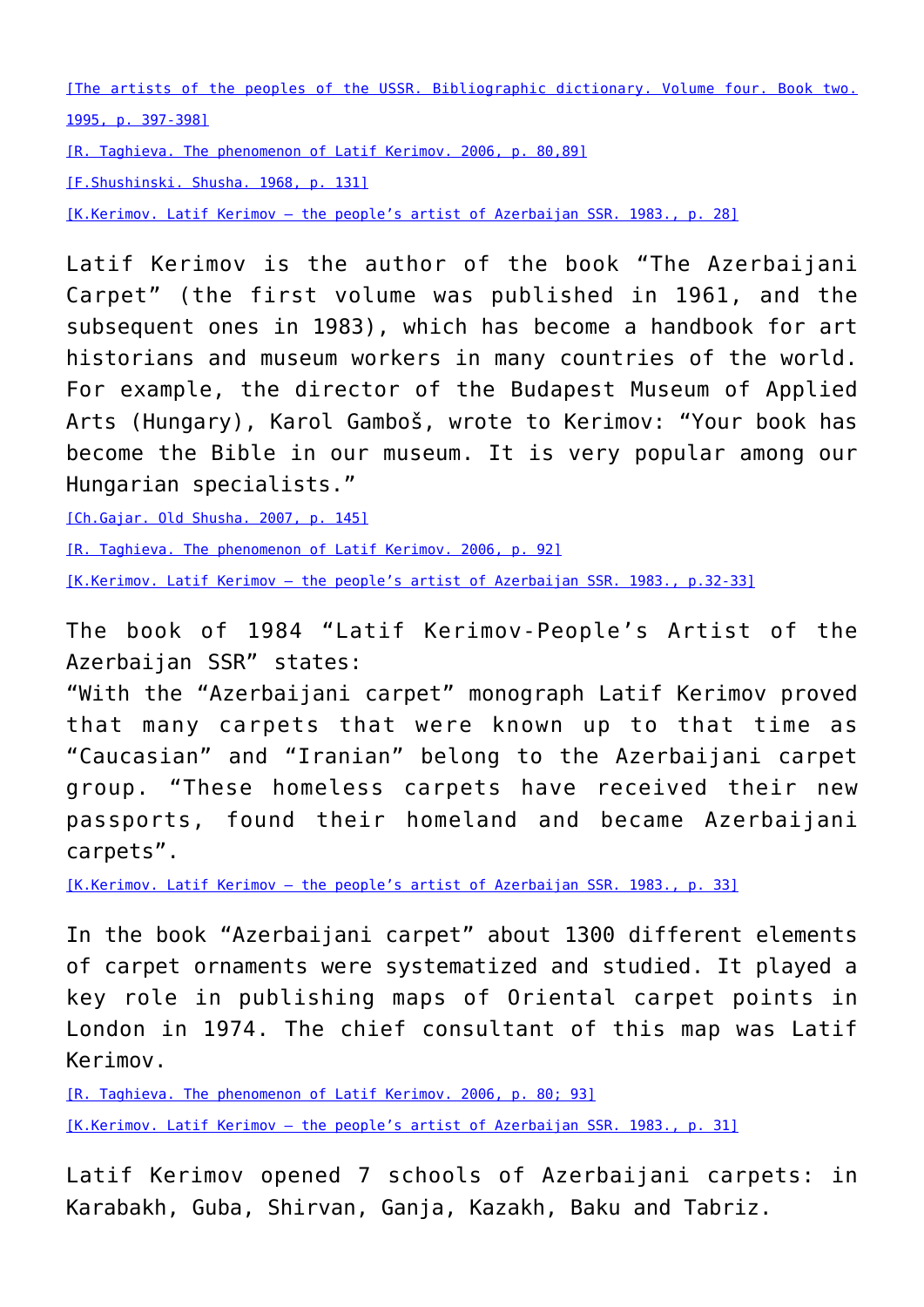In 1967, on the initiative of Latif Kerimov, the world's first State Carpet Museum was established (now, the Azerbaijan National Carpet Museum in Baku). Kerimov was also his leading scientific consultant.

[\[R. Taghieva. The phenomenon of Latif Kerimov. 2006, p. 93\]](https://qarabag.com/wp-content/uploads/2022/05/Тагиева-Ройа.pdf)

[\[K.Kerimov. Latif Kerimov – the people's artist of Azerbaijan SSR. 1983., p. 35\]](https://qarabag.com/wp-content/uploads/2022/05/Latif-Kerimov.pdf)

Azerbaijani art critic, academician Abdul Vahab Salamzade described the personality of Latif Kerimov as follows: "After his explanations, unusual elements of carpet art become a clearly readable book, and for that, one need to have the talent of an ornamentalist, ethnographer, historian and art critic – Latif Kerimov combines all these qualities."

[\[R.Taghieva. The phenomenon of Latif Kerimov. 2006, p. 77\]](https://qarabag.com/wp-content/uploads/2022/05/Тагиева-Ройа.pdf)

Latif Kerimov was the main initiator and founder of the international symposiums on oriental carpets, which UNESCO held in Baku in the 1980s.

[\[R. Taghieva. The phenomenon of Latif Kerimov. 2006, p. 92\]](https://qarabag.com/wp-content/uploads/2022/05/Тагиева-Ройа.pdf)

In 1945, Latif Kerimov was appointed as a head of the Laboratory of Decorative and Applied Arts, and in 1983 he became a head of the Department of Carpet Art of the Institute of Architecture and Art of the Academy of Sciences of the Azerbaijan SSR.

[\[The artists of the peoples of the USSR. Bibliographic dictionary. Volume four. Book two.](https://qarabag.com/wp-content/uploads/2022/05/Библиографический-словарь.pdf) [1995, p. 398\]](https://qarabag.com/wp-content/uploads/2022/05/Библиографический-словарь.pdf)

In various years Latif Kerimov taught at the College of Arts at the Azerbaijan State Academy of Arts, Baku State University and the Azerbaijan State University of Culture and Arts. He was a member of the Scientific Council of the National Museum of History of Azerbaijan and the Nizami Ganjavi Museum of Azerbaijani Literature.

[\[The artists of the peoples of the USSR. Bibliographic dictionary. Volume four. Book two.](https://qarabag.com/wp-content/uploads/2022/05/Библиографический-словарь.pdf) [1995, p. 398\]](https://qarabag.com/wp-content/uploads/2022/05/Библиографический-словарь.pdf)